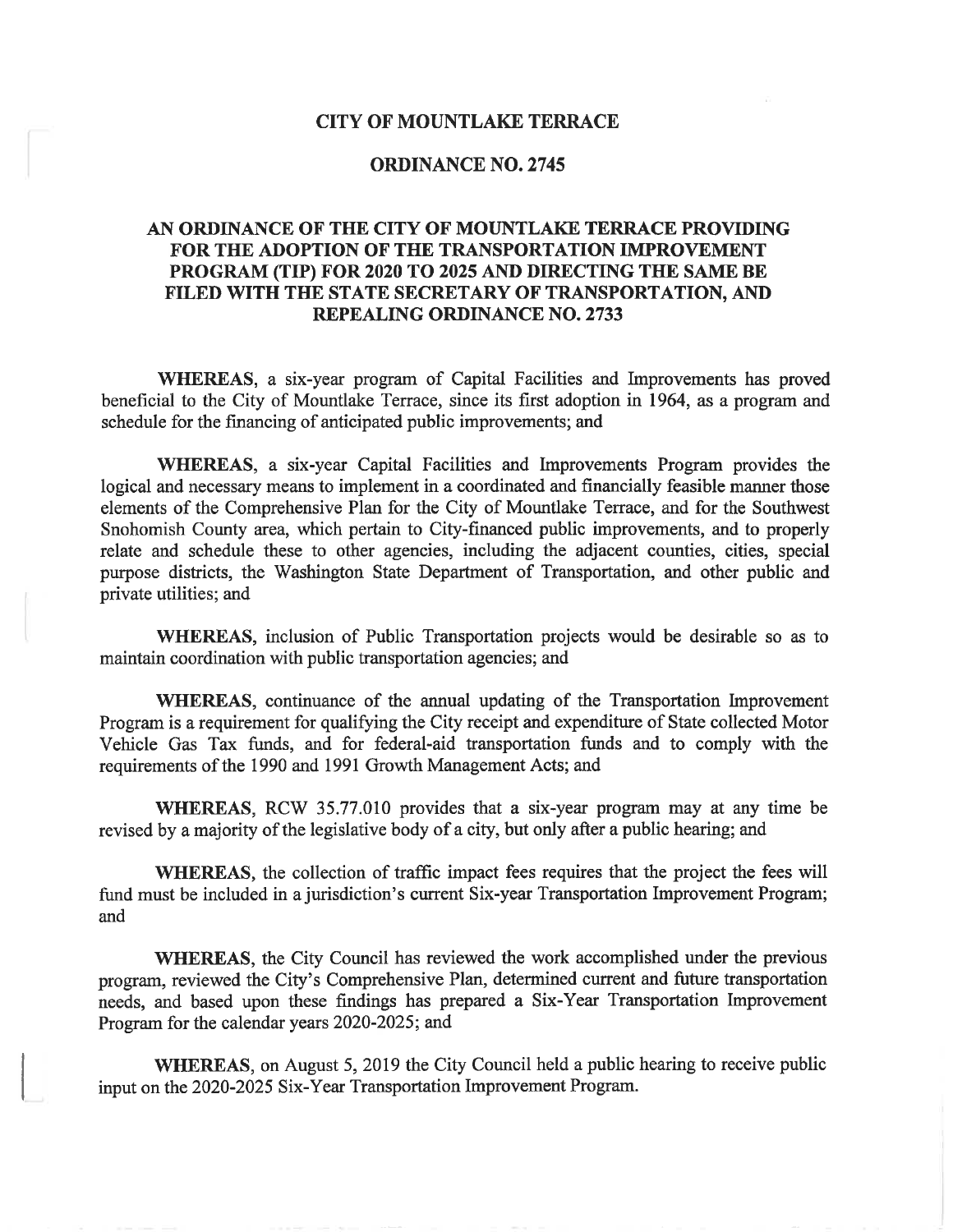# NOW, THEREFORE, THE CITY COUNCIL OF THE CITY OF MOUNTLAKE TERRACE, WASHINGTON DOES ORDAIN AS FOLLOWS:

Section 1. Program Adoption. The City Council of the City of Mountlake Terrace approves and adopts a revised Transportation Improvement Program for the years 2020 to 2025 with the following schedules of improvements, attached hereto as "Exhibit A" and incorporated by reference as though fully set forth, to be financed in the manner as shown: Exhibit A. Revised Transportation Improvement Program (TIP), 2020-2025 (on file in the City Clerk's Office).

Section 2. Schedule. This schedule shall be reviewed, and the Program shall be revised to the extent deemed necessary, to conform to anticipated needs and availability of funding at that time.

Section 3. Filing of Program. Pursuant to RCW 35.77.010, the Engineering Services Department is hereby authorized and directed to file a copy of this Ordinance, together with Exhibit A attached hereto, with the State Secretary of Transportation.

Section 4. Repealer. Ordinance No. 2733 of the City of Mountlake Terrace is hereby repealed.

Section 5. Conflict. All ordinances, and parts of ordinances of the City of Mountlake Terrace in conflict herewith, be and the same are hereby repealed.

Section 6. Severability. If any section, sentence, clause or phrase of this Ordinance shall be held to be invalid or unconstitutional by a court of competent jurisdiction, such invalidity or unconstitutionality shall not affect the validity or constitutionality of any section, sentence, clause or phrase of this Ordinance.

Section 7. Publication and Summary. This Ordinance or summary thereof consisting of the title shall be published in the official newspaper of the City.

Section 8. Effective Date. This Ordinance shall be in full force and effect five (5) days after publication of the summary consisting of the title.

PASSED by the City Council of the City of Mountlake Terrace this 5<sup>th</sup> day of August, 2019, and signed in authentication of its passage this 5<sup>th</sup> day of August, 2019.

Mayor Kyoko Matsumoto Wright ATTEST: **City Clerk APPROVED AS TO-FORM** Gregory G. Schrag, City Attorney